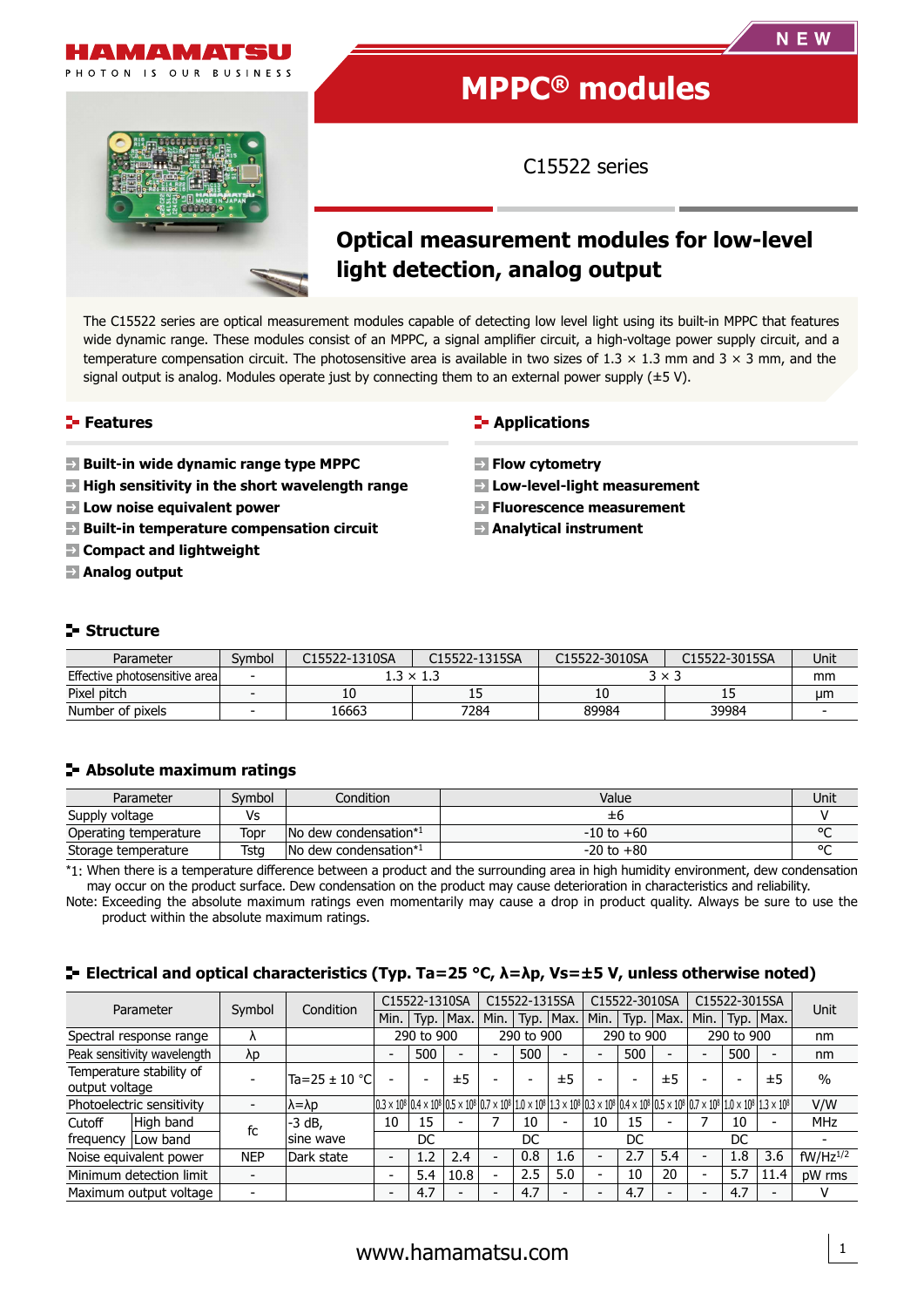#### **Electrical characteristics**

| Parameter           | Svmbol | Condition | Min.    | Typ.  | Max.   | Unit |
|---------------------|--------|-----------|---------|-------|--------|------|
| Supply voltage*2    | +Vs    |           | $+4.75$ |       | 0.ZJ   |      |
|                     | -Vs    |           | $-4.75$ | -5    | -5.25  |      |
| Current consumption |        | ∙Vs       |         | +50   | $+250$ |      |
|                     | 1c     | l-Vs      |         | $-20$ | $-40$  | mA   |

\*2: A power supply with 300 mA or higher output must be used.

#### **Block diagram**

Block diagram



#### **E-** Connection example

Using the supplied power cable, connect the MPPC module to a power supply. You can monitor the output waveform by connecting the MPPC module to an osilloscope.



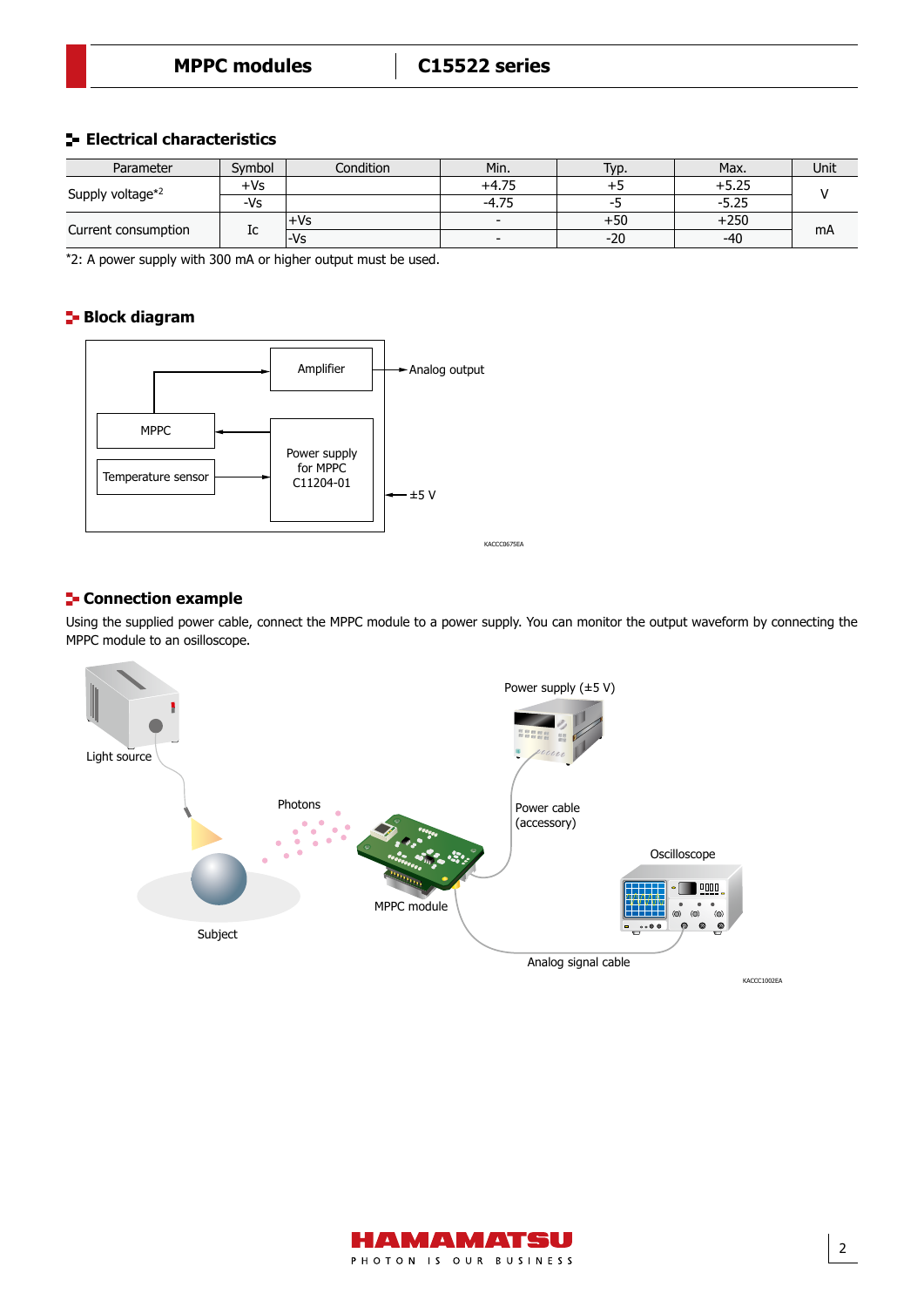





KACCB0580EA

3



**Linearity** 





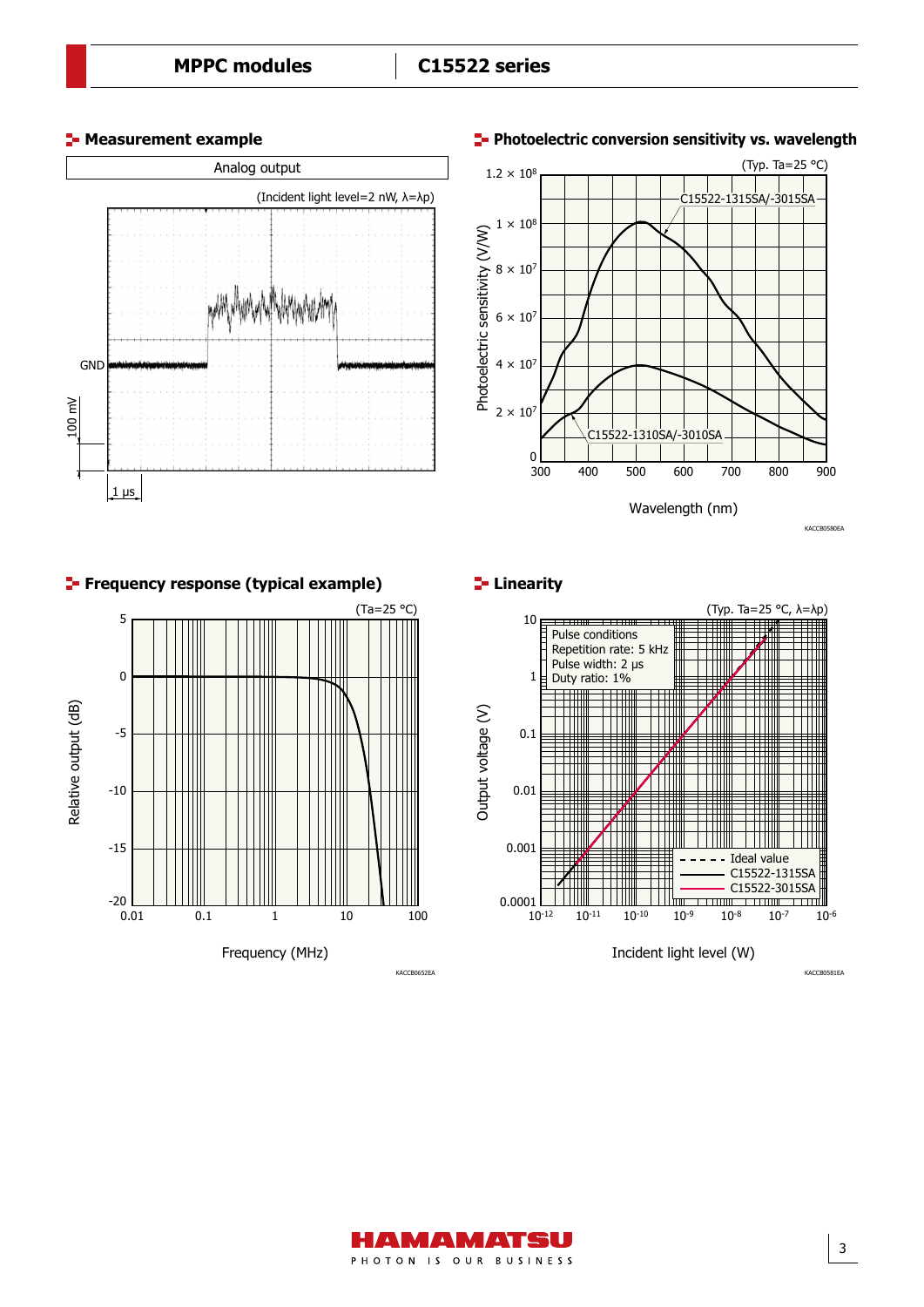#### **<sup>1</sup>** Dimensional outlines (unit: mm)



KACCA0443EA

4

### **F** Accessories

∙ Power cable

∙ Instruction manual